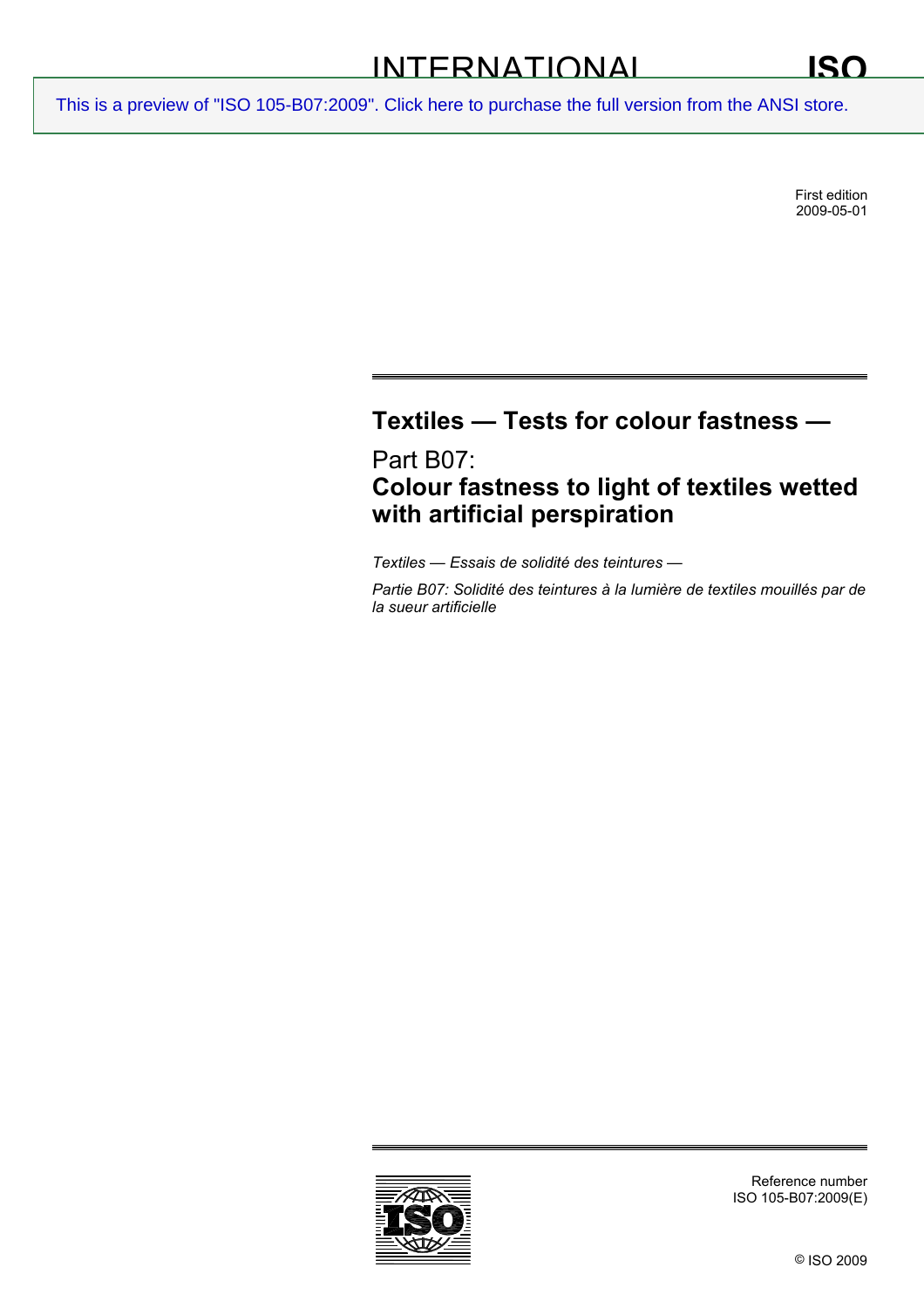#### **PDF disclaimer**

This PDF file may contain embedded typefaces. In accordance with Adobe's licensing policy, this file may be printed or viewed but shall not be edited unless the typefaces which are embedded are licensed to and installed on the computer performing the editing. In downloading this file, parties accept therein the responsibility of not infringing Adobe's licensing policy. The ISO Central Secretariat accepts no liability in this area.

Adobe is a trademark of Adobe Systems Incorporated.

Details of the software products used to create this PDF file can be found in the General Info relative to the file; the PDF-creation parameters were optimized for printing. Every care has been taken to ensure that the file is suitable for use by ISO member bodies. In the unlikely event that a problem relating to it is found, please inform the Central Secretariat at the address given below.



### **COPYRIGHT PROTECTED DOCUMENT**

#### © ISO 2009

All rights reserved. Unless otherwise specified, no part of this publication may be reproduced or utilized in any form or by any means, electronic or mechanical, including photocopying and microfilm, without permission in writing from either ISO at the address below or ISO's member body in the country of the requester.

ISO copyright office Case postale 56 • CH-1211 Geneva 20 Tel. + 41 22 749 01 11 Fax + 41 22 749 09 47 E-mail copyright@iso.org Web www.iso.org

Published in Switzerland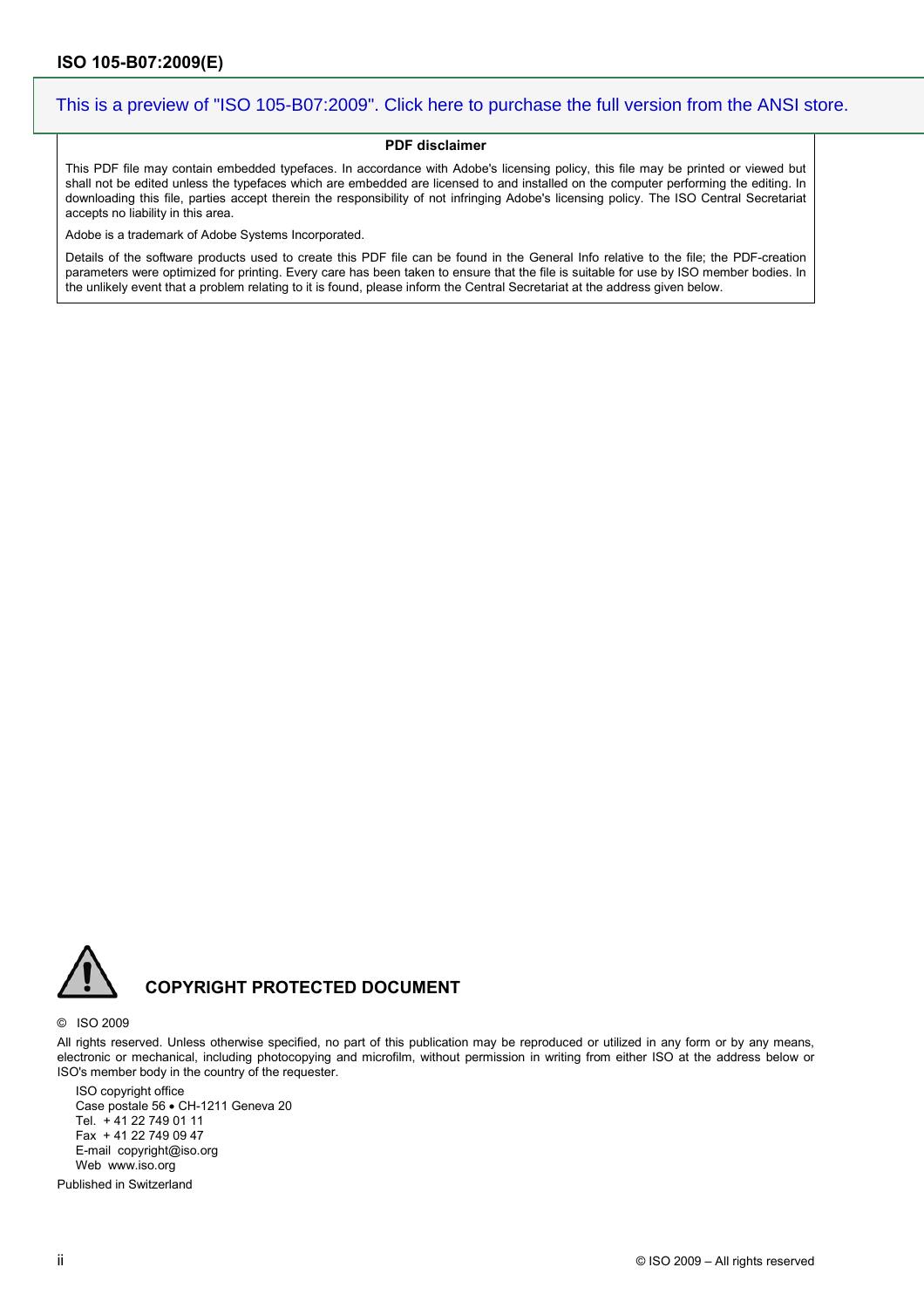### **Foreword**

ISO (the International Organization for Standardization) is a worldwide federation of national standards bodies (ISO member bodies). The work of preparing International Standards is normally carried out through ISO technical committees. Each member body interested in a subject for which a technical committee has been established has the right to be represented on that committee. International organizations, governmental and non-governmental, in liaison with ISO, also take part in the work. ISO collaborates closely with the International Electrotechnical Commission (IEC) on all matters of electrotechnical standardization.

International Standards are drafted in accordance with the rules given in the ISO/IEC Directives, Part 2.

The main task of technical committees is to prepare International Standards. Draft International Standards adopted by the technical committees are circulated to the member bodies for voting. Publication as an International Standard requires approval by at least 75 % of the member bodies casting a vote.

Attention is drawn to the possibility that some of the elements of this document may be the subject of patent rights. ISO shall not be held responsible for identifying any or all such patent rights.

ISO 105-B07 was prepared by Technical Committee ISO/TC 38, *Textiles*, Subcommittee SC 1, *Tests for coloured textiles and colorants*.

ISO 105 was previously published in 13 "parts", each designated by a letter (e.g. "Part A"), with publication dates between 1978 and 1985. Each part contained a series of "sections", each designated by the respective part letter and by a two-digit serial number (e.g. "Section A01"). These sections are now being republished as separate documents, themselves designated "parts" but retaining their earlier alphanumeric designations. A complete list of these parts is given in ISO 105-A01 [2].